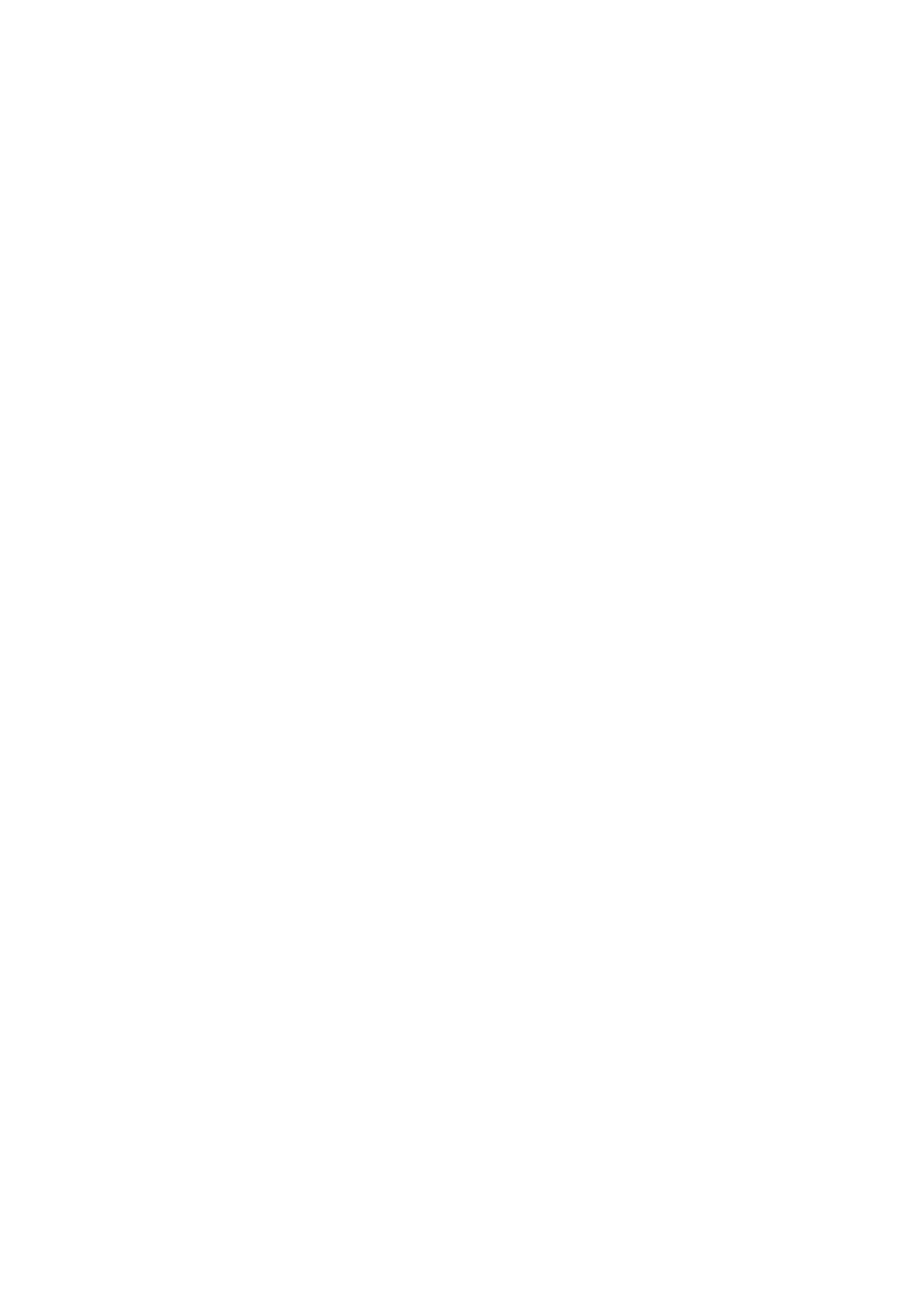

 $\overline{a}$ 

## **TAWA COMMUNITY BOARD 10 FEBRUARY 2011**

**REPORT 11**  *(1215/12/IM)* 

# **PARKING: HINAU AND COLLINS AVENUE**

## **1. Purpose of Report**

To seek agreement to amend the Council's proposed parking times to allow parents to attend 'Pop In' without the risk of receiving parking infringement notices.

## **2. Executive Summary**

Pop In, a mother and preschool child meet and greet group under the auspices of the Tawa Anglican Church, has operated for as long as I can remember. They meet at both the Tawa church and the Linden church.

Parking around the Linden church is one hour and this is not long enough for the parents arrive, have their sessions and leave. The average session time is two hours plus the time to get children to and from the car.

Pop In requests that the time limit be increased to 120 minutes.

### **3. Recommendations**

It is recommended that the Tawa Community Board:

- *1. Receive the information.*
- *2. Agree to advise the Wellington City Council that it supports the changes proposed in their report to the September 2010 Community Board meeting but that the time limit for Hinau and Collins Street be extended to 180 minutes.*

### **4. Discussion**

As members of the 'Roading Group' Malcolm Sparrow and I considered the request, and recommended that the Wellington City Council increase the time limit to 120 minutes:

- on both sides of Hinau Street from Collins Avenue to Kowhai Street.
- on both sides of Collins Avenue from the Rail crossing to Hinau Street